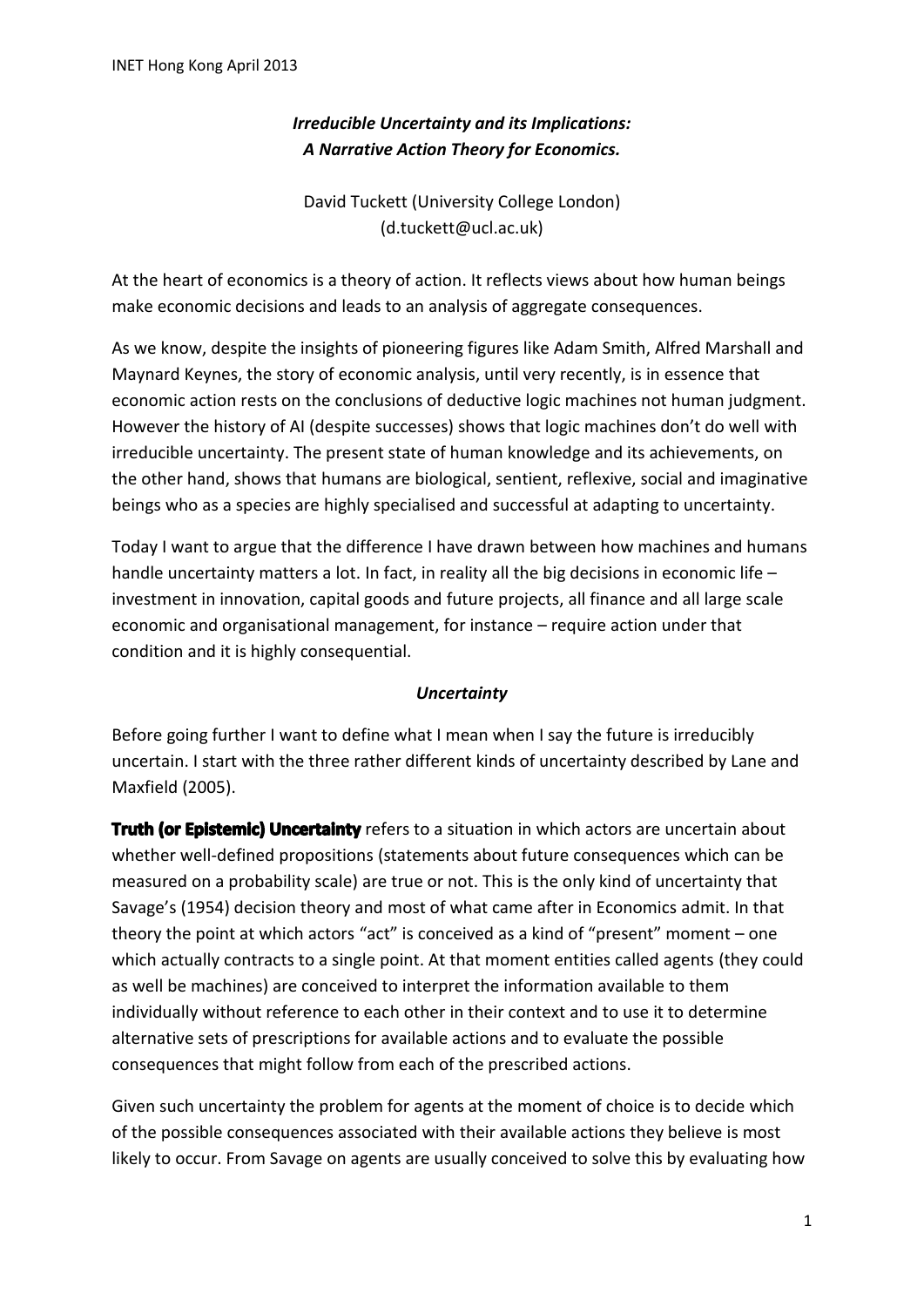likely each is to happen, as well as how attractive each will be, should it happen - based on Bayesian probability updating. In my view the behavioural trend in economics deals with the only remaining problem in this kind of "uncertain" world – namely the not insignificant implementation problems that are not mentioned in the Savage system, including cognitive and computing limitations, information asymmetry etc.

**Semantic Uncertainty** refers to a situation in which agents have become human actors capable of interpretation so that their problem is that they are uncertain about what the various propositions facing them actually mean.

The key point is that given semantic uncertainty the problem for actors at the moment of choice is to establish the meaning of the information available to them. The problem extends far beyond questions of the asymmetric distribution of information – the fundamental question is what the information to hand actually means for the beliefs actors have about futures which are yet to happen. Once any kind of complexity is introduced this is a major issue. To model actors faced with semantic uncertainty means to face the fact that they can understand the same information differently and so can reach different equally valid conclusions across an empirically defined range with the implication rational agents would be interested in and interact with each other..

**Ontological uncertainty** refers to a situation in which interpretively able and interacting actors are also uncertain because the future is yet to happen. They recognise it may not look like the past. In this case the future depends upon **actors' beliefs** about what kinds of entities inhabit their world, the interactions these entities can have among themselves & how the entities and their interaction modes change as a result of these interactions. Rapid change would mean actors cannot generate stable ontological categories valid for the time periods relevant to assessing the outcome of their actions.

The key point is that whereas with the first two types of uncertainty actors' current experience of their world is perhaps sufficient to equip them with beliefs to foresee the kinds of things that can happen in the future, when there is **Ontological Uncertainty** matters are entirely different – data has to be selected and interpreted and future beliefs about the world depend crucially on how the future is imagined.

## *How Actors Act at All*

For the last eighty years, insofar as we are discussing the big decisions mentioned earlier which require proper treatment of irreducible uncertainty, economics has in some senses gone backwards.

Rather than trying to tackle how human beings make decisions under irreducible uncertainty and the implications for an economy when they do so, uncertainties have been modelled *as if* they are truth uncertainty. In that condition optimal choices can be determined by calculating future possibilities using probability theorems *as if* the situation is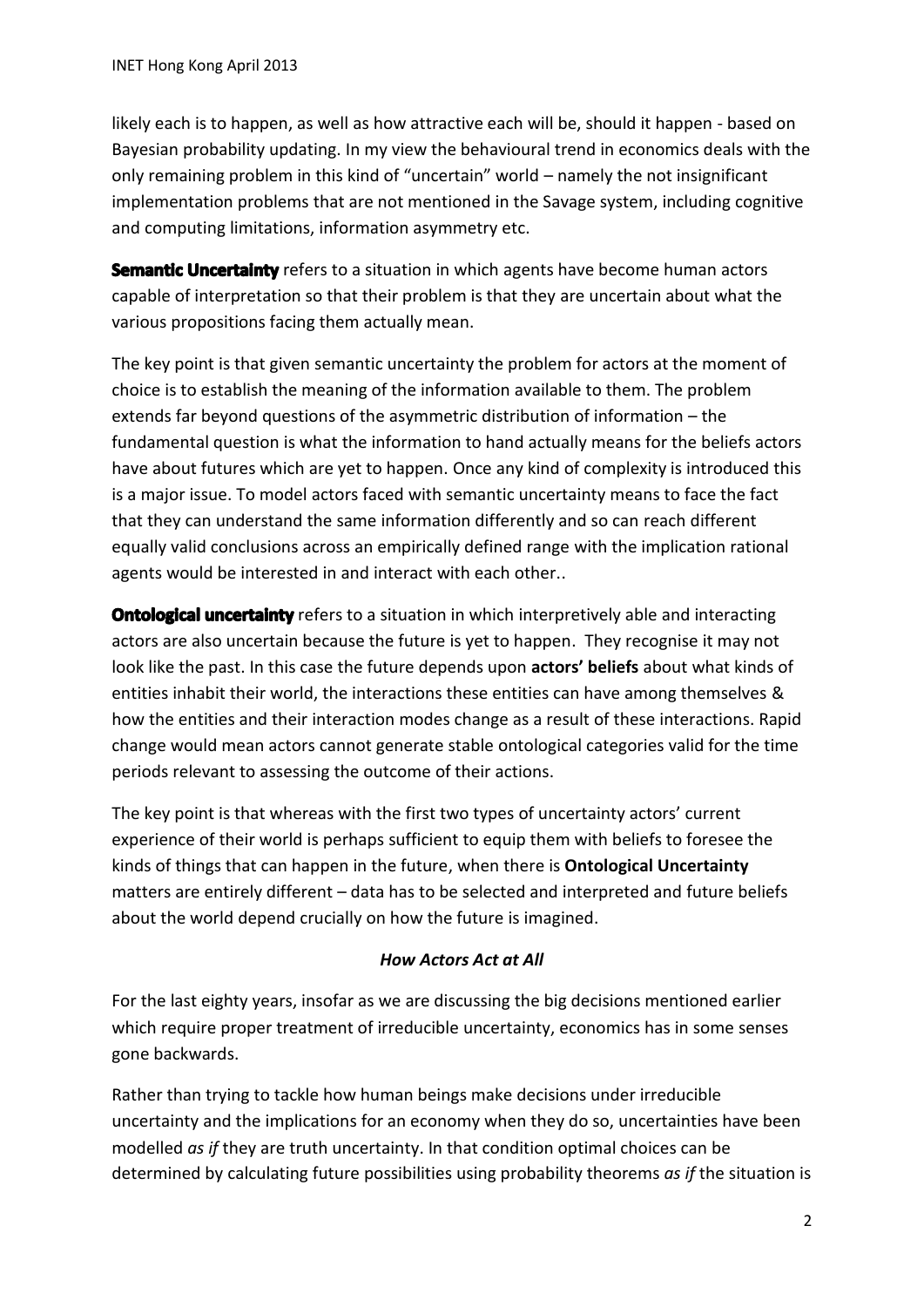1

analogous to well-defined gambles or calculating the proportion of blue or green marbles in a bowl.<sup>1</sup> An additional approach would be to focus on the processes that determine how, given uncertainty and the threat of failure, economic agents actually manage to act at all.

As Dow, Davidson and others have stressed, in the *General Theory* Keynes focused on just this problem. He diagnosed the need to understand when actors would or not "act" as central. As now his society was then mired in inactivity. In that context he stated firmly that big decisions of the kind mentioned result from a "spontaneous urge to action rather than inaction" and are not "the outcome of a weighted average of quantitative benefits multiplied by quantitative probabilities" but, of "the state of confidence… to which practical men play the closest attention".

A few pages later he sets out his idea that it is "conventions" (extrapolating the present forward), "Animal Sprits" (psychic drives)<sup>2</sup> and "innate optimism" which drive action and long-term investment. His ideas on these topics were only sketched out in a few words – his interest at the time was to question the idea that lowering interest rates significantly would provoke action and to stress instead the need for an adequate level of aggregate demand.

To develop beyond Keynes' nascent ideas I argue we must bring in thinking from psychology, neurobiology, sociology, organisational theory, social anthropology and anywhere else relevant to bear on understanding how decision-makers manage to act at all, when they cannot be certain what it is best to do and do not know the consequences of what they do<sup>3</sup>.

#### *Narratives*

My team<sup>4</sup> has been seeking to understand decision-making in financial markets. We focus on the role of narrative, specifically conviction narratives, in enabling economic actors to create pictures of the future and their capacity to benefit from it and so provide the

 $^1$  Some more ingenious schemes have tried to include "Knightian uncertainty". Abdellaoui et al, 2011 explored betting on coloured beans and temperatures to demonstrate experimentally that subjects' aversion to taking risk was reliably and independently influenced by different information sources. They considered situations where agents have to make choices to act but are given more and less certain baskets of information on which to decide. The model assumes that the "uncertain" information will carry less weight in determining how to act and experimental evidence supports it. Ingenious and painstaking as this work is, conclusions drawn from it the underlying context was well-defined and not one of ontological uncertainty and the fact that uncertainty can create opportunity and attraction as well as aversion is overlooked.

 $2$  What he meant by "Animal spirits" is controversial. The phrase was in currency early Edwardian England and so even used by P.G. Wodehouse (Chick, personal conversation). Based on a conversation I once had with the historian and former King's College Provost Noel Annan I think it likely he is referring to the Latin term anima which is the Lain translation of the Greek term Psyche. Keynes, through Bloomsbury and the Stracheys' who were Freud's translators, publishers and followers was likely to know Freud's "drive" theories rather well.  $3$  As suggested when discussing Truth Uncertainty, the answer here does not lie in Behavioural Economics, which has adopted the rather limited task of studying the difficulties in applying Savage type decision theory.

<sup>&</sup>lt;sup>4</sup> Loosely comprising Kimberly Chong (social anthropologist), Rickard Nyman (computer scientist), Claudia Ruatti (psychologist), Robert Elliot Smith ((computer and artificial intelligence scientist) and Paul Ormerod (economist). Kimberly Chong and David Tuckett are supported by grants from INET.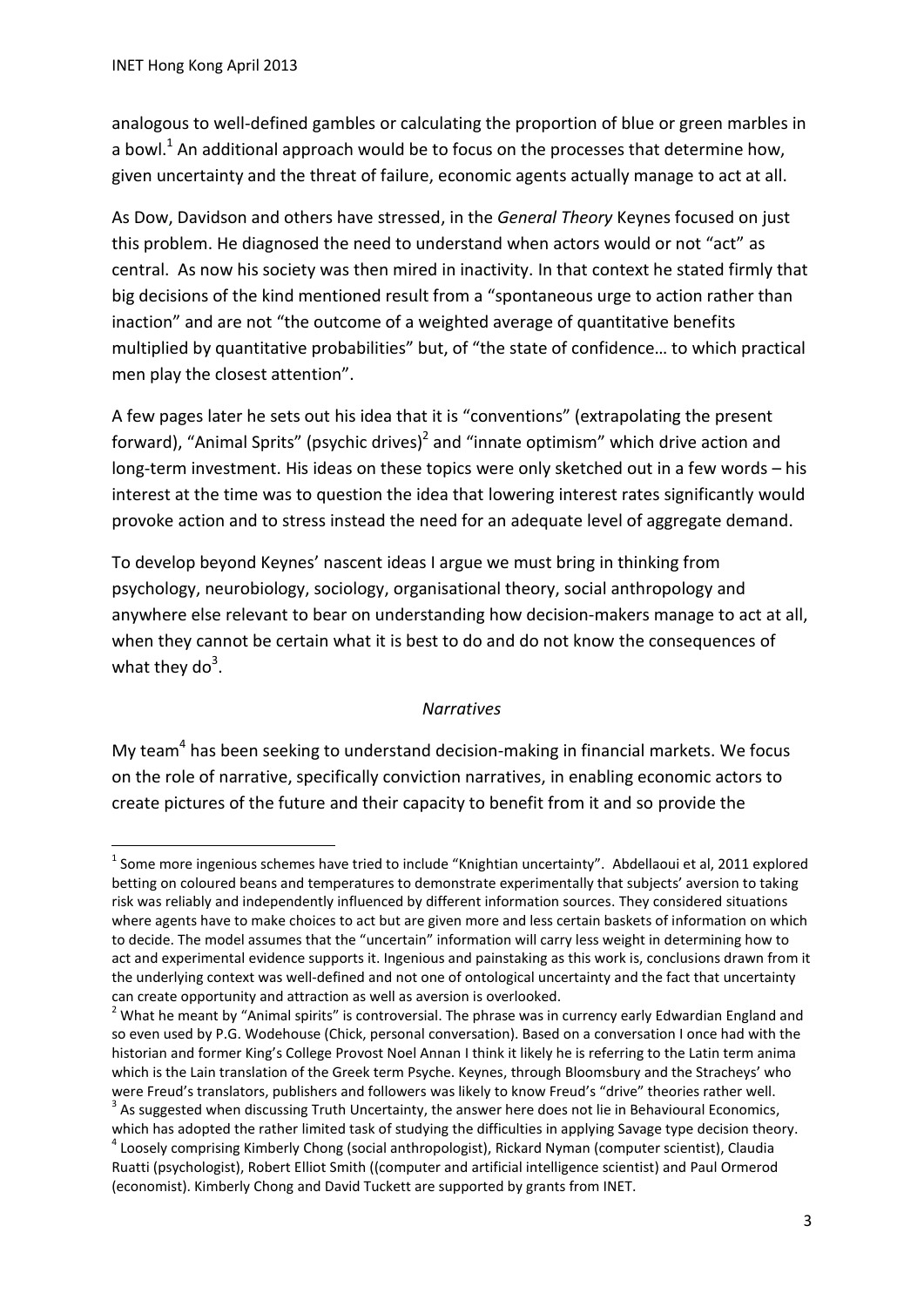emotional support to act under uncertainty. The approach seeks to expand the decisionmaking literature in Brain sciences (Tuckett and Ruatti).

Our argument is that financial actors act by constantly and actively managing to modify in *their minds* the threat uncertainty poses to their operations and ontological security. They do this by creating, proclaiming and maintaining what we call **conviction narratives**. Such narratives relate past and present to the future in an emotionally believable way and so manage day-to-day the cognitive and emotional elements necessarily and irreducibly created by decision-making under uncertainty. Constantly, but always tenuously, such actors have to create a sense of conviction as to their expertise, capacity to act and skill. They do it through developing stories told to themselves and others which combine (a) to exploit the opportunity element in uncertainty while (b), at the same time, to hold any doubts at bay (Chong and Tuckett).

Conviction narratives manage the problem of prediction and commitment to action when agents are faced with irreducible uncertainty and its threats. We can show this is as true for the individual decisions made by the "value" or growth" stock-pickers we studied as it is for the overall investment processes used by all types. Put in its simplest terms fund managers must tame uncertainty and to do so they need a self- and other- convincing story which simultaneously combines grounds for becoming attracted to an opportunity for gain and grounds for avoiding doubt and the prospect of loss.

Conviction narratives, therefore, ordinarily contain two elements

- Something to make the object attractive.
- Something to manage any doubts that this might not be the case.

We have demonstrated this is so by analysing the decision narratives of 40 managers seen in 2011 to explore how far attractors or doubt-repelling elements were evident within their accounts. Six types of element were identified within their stories in one way or another creating attraction and/or managing doubt. We found (after defining the details carefully) that one or more of these factors were a feature of every narrative. In fact nine out of ten respondents mentioned at least one attractor, eight out of ten at least one doubt-repellor and seven out of ten at least one in both categories.

Narrative is an evolved human capacity combining emotional and cognitive functions perhaps adapted precisely to develop conviction in individuals and groups as to the sense of pursuing imagined futures.

## *Conviction Narratives and Phantastic Object Narratives*

In reality, given uncertainty, doubt is always irresolvable. The function of conviction narratives is to support action in this context.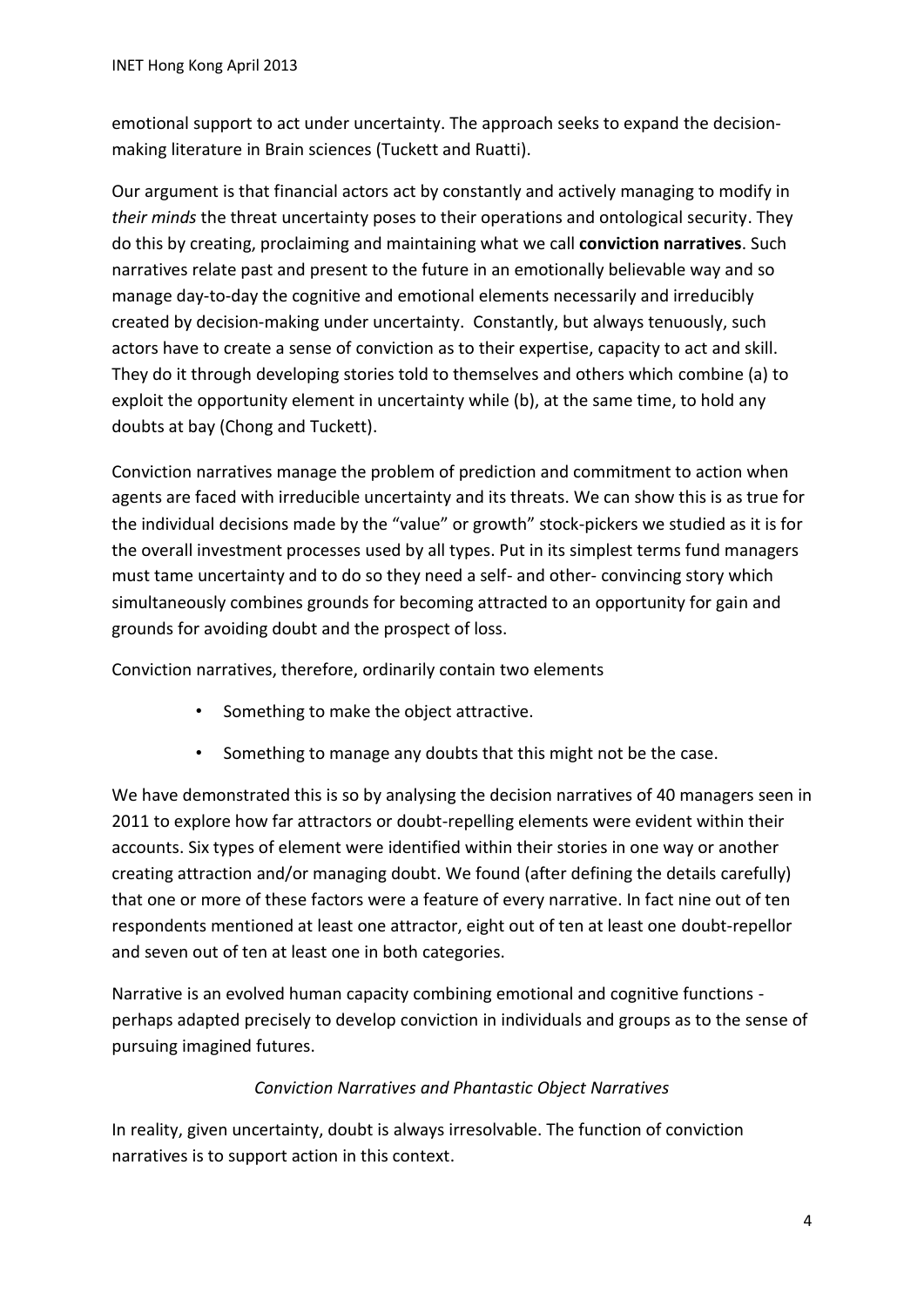But one consequence of decision by narrative is that in managing doubts and emphasising attraction all doubts can get lost.

The evolved human capacity to achieve the mental state I call "divided" – allowing individuals to make themselves unaware of some of their thoughts so that some individuals can get taken over by a wish to pursue or others can dream of good life when the conditions for living are intolerable or others can into battle rather than be paralysed by the likely consequences - can create difficulties.

A special class of shared conviction narrative*,* what I term a *phantastic object narrative,* can develop which both creates and amplifies *divided states*. Some leaders, ideas or objects can become so idealised and attractive they capture the thinking and desires of a group so that the underlying attractor in a conviction narrative becomes exponentially intoxicating and/or doubt as to its truth diminishes substantially or vanishes entirely. A divided state in a group is termed *groupfeel* (Tuckett, 2011).

*Phantastic object narratives* dominated the housing market, banking and finance sectors leading up to 2008 and can in small ways all the time. Eventually of course – it can take a long time – there is no alternative for the reality of objects to return with force so that the "divided state" supporting such narratives gives way to disappointment and revulsion at the object.

## *Tracking the Emergence of Divided States*

Based on this theoretical approach, understanding how narratives are formed in the human mind and how particular narratives are evolved, transmitted and imposed through networks in society becomes a crucial matter.

As part of this effort, we have developed algorithms to analyse narrative sentiment in over fourteen million Reuters News<sup>5</sup> stories published between 2003 and 2013 (Tuckett, Smith, and Nyman).

I will end by describing one set of findings recently achieved in which we think we can show how in the case of Fanny Mae, an institution crucial to the issuing and valuing of the derivative instruments that were so desired in the period before the financial crisis, conviction narratives were a crucial part of what happened leading to 2008. In the key period they were not influenced by economic fundamentals at least until these became overwhelming.

Our theory predicts that in the period leading to the financial crisis the housing finance business and the various complex derivatives resting on it became a *phantastic object*  perceived by investors in a *divided state*.

<sup>1</sup> <sup>5</sup> I am grateful to Thomson Reuters and particularly Chrystia Freeland, Richard Brown and Maciej Pomalecki for arranging access for us to the Reuters News archive.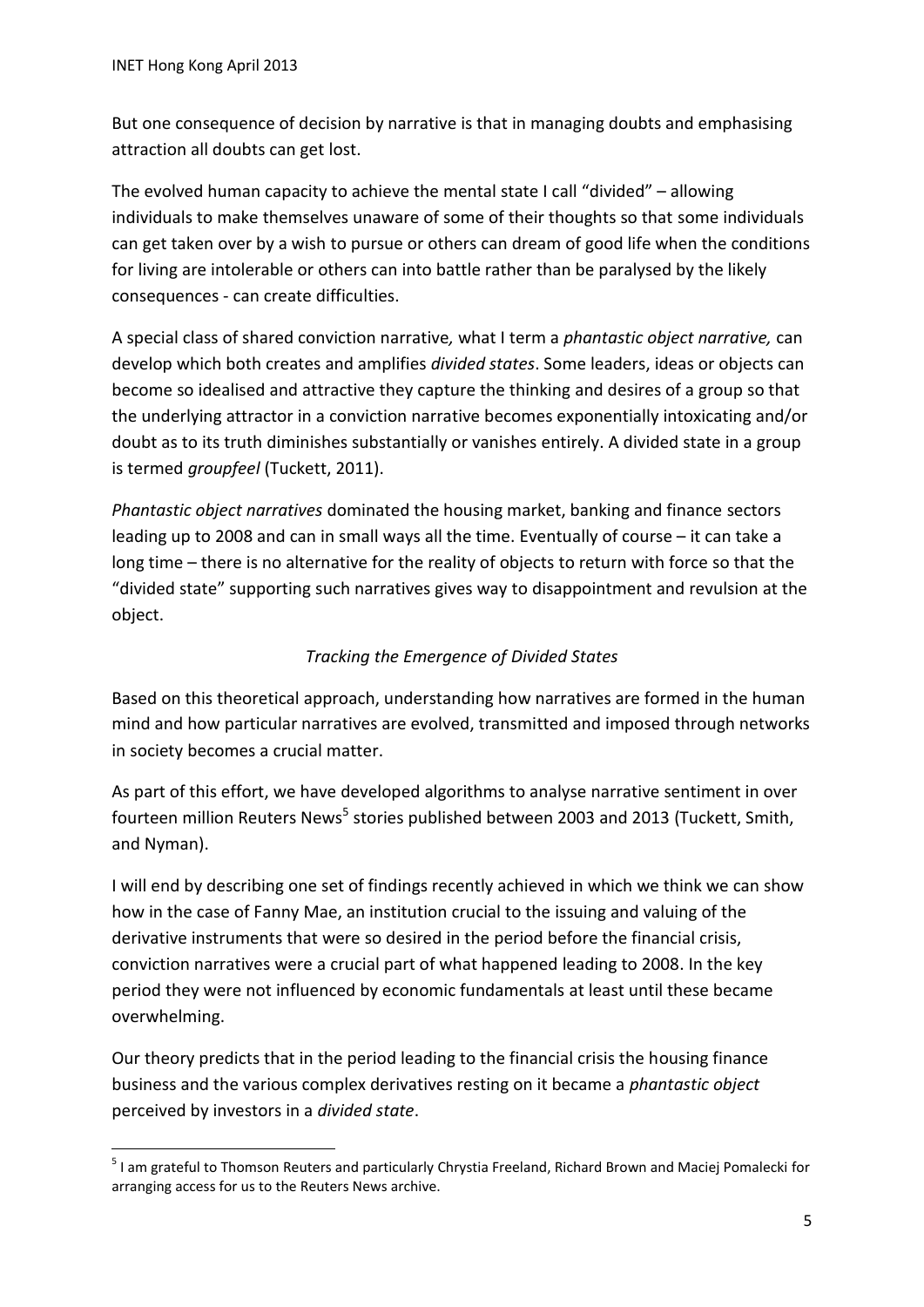If this was so, we would expect that some measure of 'sentiment' within articles surrounding Fannie Mae (an entity deeply involved with housing finance) would allow us to detect significant growth in exciting attraction and/or a decline in anxiety and doubt in stories about it, or similar entities, during the relevant period.

We would also expect this excitement not to be correlated or even to be increasingly negatively correlated for a substantial period before a correction induced by the objective facts or fundamentals.

This is what we find.



#### Conclusion

At the heart of economics is an unrealistic theory of action by agents, at least insofar as what we need to do is to understand the outcomes of how human decision-makers act under irreducible uncertainty.

Humans are highly adapted to act in such situations because they have feelings and imagination and the capacity to act on narrative truth – capacities which have allowed innovators to try and some to succeed with dramatic consequences, despite a very high failure rate.

Conviction narratives combine human capacities and allow individuals to act individually and collectively no matter they do not have the calculable grounds for doing so. Narratives that